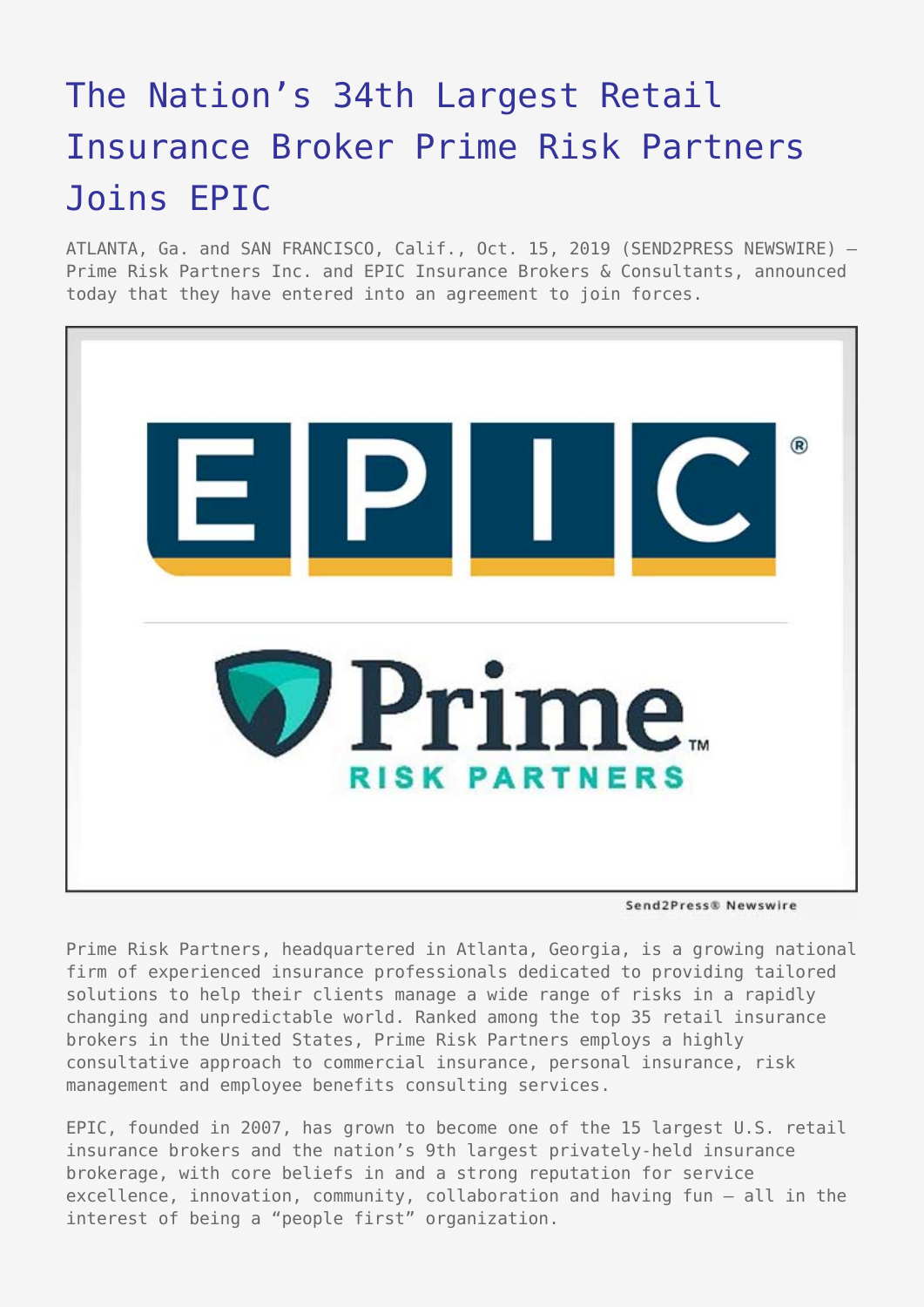"Our partners have been delivering strategic guidance and service around the risk management, insurance and benefit consulting needs of our clients for decades," said Prime Risk Partners' Chairman & CEO Bret Quigley. "Joining EPIC will allow us to deliver an even broader and deeper set of capabilities and added value to our clients with the same commitment to excellence that has always been a hallmark of our partners."

"Our vision for Prime Risk Partners is to build a superior national insurance platform. Joining EPIC allows us to accelerate that vision rapidly with likeminded leadership we know well and respect," added Adam Meyerowitz, Prime Risk Partners' President and Co-Founder. "We are thrilled to join forces with such a unique and highly successful company as EPIC."

Prime Risk Partners will initially operate as Prime Risk Partners – an EPIC Company following closing. Prime Risk Partners' operating leadership and insurance professionals will continue to provide service from their existing locations. Adam Meyerowitz will join EPIC's executive leadership team.

Said EPIC President, Steve Denton, "Bret Quigley and Adam Meyerowitz have built Prime Risk Partners the right way by bringing together brokers and agents with great reputations and specialties in the markets they serve. Their team fits perfectly with our existing New York and New Jersey operations, adds a substantial presence to our Boston business and opens up a sizable new region for us in the Midwest. We are thrilled be able to partner with Prime Risk Partners and we look forward to the future together."

"We are delighted for Prime Risk to join the EPIC family, a unique platform in the insurance brokerage market focused on being the best home for producers and driving best-in-breed organic growth. Prime's integrated business fits well within EPIC and further bolsters our northeast hub, which has been a critical focus during our partnership with EPIC," said Steve Puccinelli, Partner at Oak Hill.

"We could not have asked for a better management team than the Prime Risk Partners team, led by Bret Quigley and Adam Meyerowitz, to help us take Prime Risk Partners from the idea stage to become the successful and growing top brokerage firm it is today," said Ganesh Rao, Managing Director at Thomas H. Lee Partners, Prime Risk Partners' original equity sponsor, "They have been fantastic partners and we are gratified to know that Prime Risk Partners will be well positioned to continue growing by joining forces with EPIC."

Barclays and Waller Helms Advisors acted as financial advisors and Weil, Gotshal & Manges acted as legal advisor to EPIC. Reagan Consulting acted as financial advisor and King & Spalding acted as legal advisor to Prime Risk Partners.

## **About Prime Risk Partners – an EPIC Company**

Prime Risk Partners, headquartered in Atlanta, is a growing national firm of experienced insurance professionals dedicated to providing tailored solutions to help our clients manage a wide range of risks in an unpredictable world. Recently ranked among the top 35 brokers in the United States, Prime Risk